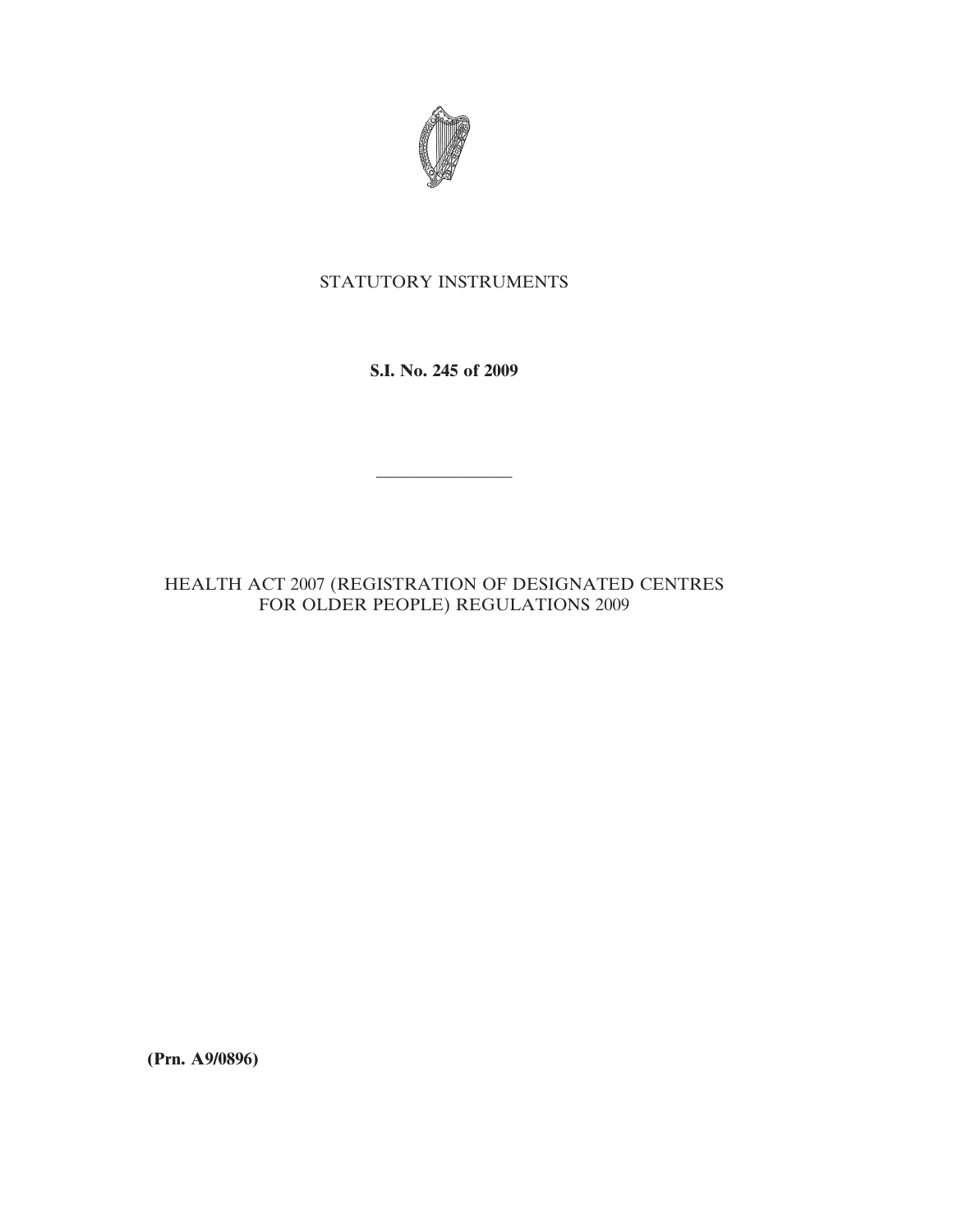# HEALTH ACT 2007 (REGISTRATION OF DESIGNATED CENTRES FOR OLDER PEOPLE) REGULATIONS 2009

I, MARY HARNEY, Minister for Health and Children, in exercise of the powers conferred on me by sections 98, 99 and 101 of the Health Act 2007 (No. 23 of 2007) hereby make the following regulations:

1. *Citation and Commencement*

(1) These Regulations may be cited as the Health Act 2007 (Registration of Designated Centres for Older People) Regulations 2009.

- (2) These Regulations come into operation on 1 July 2009.
- 2. *Interpretation*

"the Act" means the Health Act 2007

"annual fee" means a fee, including any portion of a fee, payable to the Authority in respect of each 12 month period or portion thereof

- (*a*) under article 8, by a registered provider from the date specified in Article 8(3) or
- (*b*) under Article 9, by a person carrying on the business of a designated centre for older people in accordance with section 69 of the Act from 1 July 2009 until such time as registration is granted by the chief inspector under section 50 of the Act and the person accordingly becomes the centre's registered provider;

"the Authority" means the Health Information and Quality Authority;

"certificate of registration" means a certificate issued by the chief inspector on granting an application for the registration or renewal of registration of a designated centre for older people under section 50 of the Act or when complying with an order of the District Court under section 57 of the Act;

"chief inspector" means the person who is appointed Chief Inspector of Social Services in accordance with section 40 of the Act;

"date of registration" means the date on which registration of a designated centre for older people by the chief inspector is to take effect;

*Notice of the making of this Statutory Instrument was published in "Iris Oifigiu´il" of* 3*rd July*, 2009.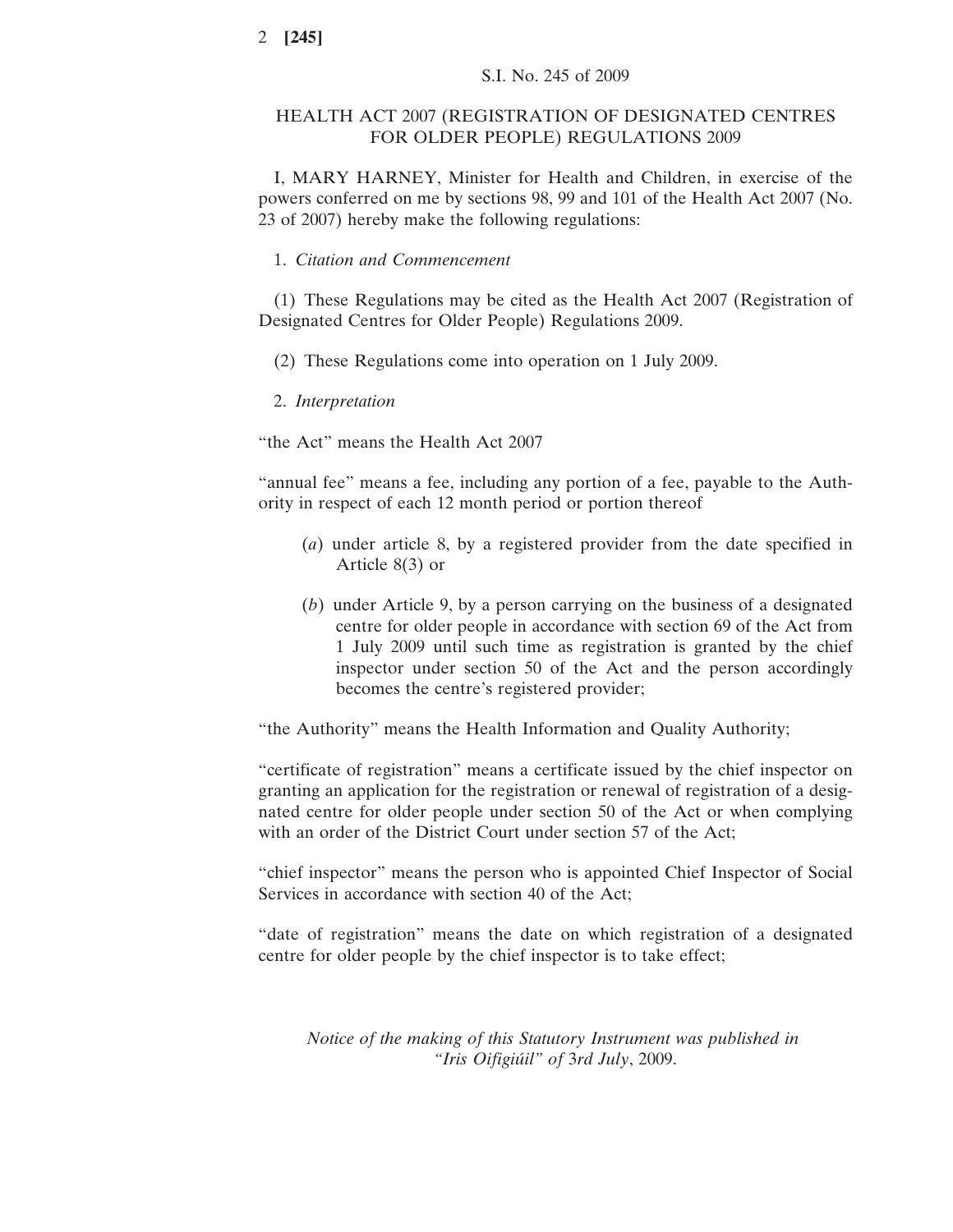"designated centre for older people" means a designated centre to which paragraph (*a*)(iii) or paragraph (*b*) of the definition of "designated centre" in section 2 of the Act applies;

"registration fee" means the fee payable to the Authority by a person seeking to register or renew the registration of a designated centre for older people under section 48 of the Act.

3. *Registers*

(1) The chief inspector shall establish and maintain a separate register for each category of designated centre for older people referred to in these regulations.

(2) In addition to the requirements set out in section 49(1) of the Act, the chief inspector shall enter in a register

- (*a*) the statement of the maximum number of residents who will be accommodated at the designated centre for older people in accordance with the information provided by the applicant under article 4(3)(*h*) and
- (*b*) such other particulars relating to the designated centre for older people deemed relevant by the chief inspector.

(3) When entering the name of a registered provider in accordance with section  $49(1)(b)$  of the Act, the chief inspector shall enter the name of

- (i) the individual, where the registered provider is a natural person
- (ii) all partners, where the registered provider is a partnership
- (iii) all directors, where the registered provider is a company
- (iv) the name of the governing body where the registered provider is a body established under the Health Acts 1947 to 2008 or a body established under the Health (Corporate Bodies) Act 1961 and
- (v) all members of the committee of management or other controlling authority where the registered provider is an unincorporated body.
- (4) The chief inspector shall amend a register
	- (*a*) on receiving confirmation under article 6 of any change to information supplied for registration purposes where the change is acceptable to the chief inspector
	- (*b*) on the taking effect in accordance with section 55(3) of the Act of a decision notified to the registered provider under section 55(1) of the Act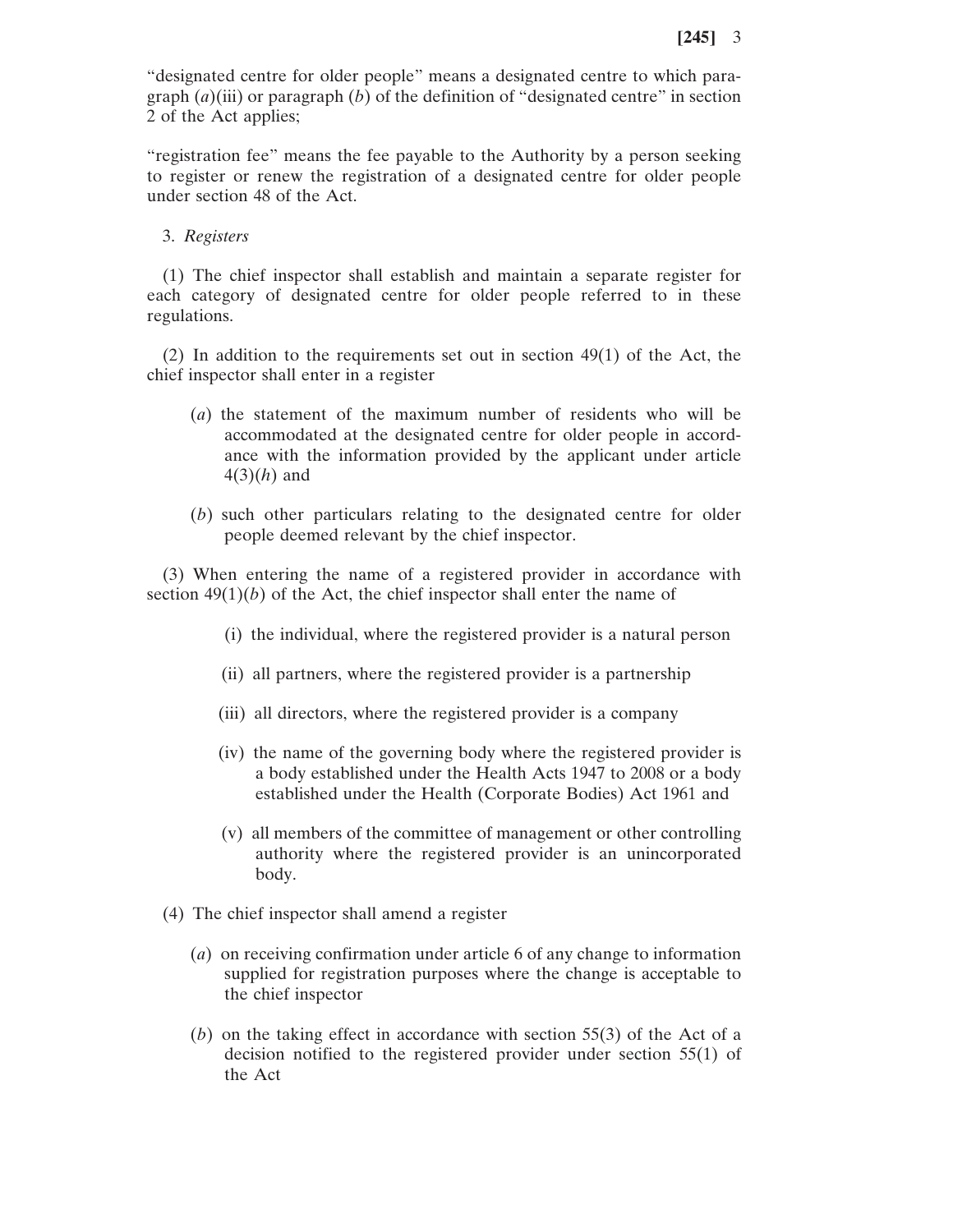- 4 **[245]**
- (i) to vary or remove a condition attached to registration of a designated centre, or
- (ii) to attach an additional condition to registration of a designated centre or
- (*c*) when complying with an order by the District Court in accordance with section  $57(4)$  to vary or remove a condition or attach an additional condition.

(5) When the chief inspector receives notice under article 10 from a registered provider of intention to cease to carry on the business of the designated centre for older people and close the centre, the chief inspector shall make a note to that effect in the appropriate register.

(6) The chief inspector shall note the appropriate register where a person has been appointed by or under the law to take charge of a designated centre for older people in place of its registered provider.

(7) When the chief inspector has been notified by a person under section 69 of the Act that the person is carrying on the business of a designated centre for older people, the chief inspector shall note on a register the name and address of the centre and the name and address of the person carrying on the business of the centre.

#### 4. *Application for registration or renewal of registration*

(1) A person seeking to register a designated centre for older people, including a person carrying on the business of a designated centre for older people in accordance with section 69 of the Act, shall make an application for its registration to the chief inspector in the form determined by the chief inspector and shall include the information set out in Schedule 1.

(2) A person seeking to renew the registration of a designated centre for older people shall make an application for the renewal of registration to the chief inspector in the form determined by the chief inspector and shall include the information set out in Schedule 2.

(3) In addition to the requirements set out in section 48(2) of the Act, an application for the registration or the renewal of registration of a designated centre for older people shall be accompanied by the following:

- (*a*) full and satisfactory information in regard to the matters set out in Schedule 3 in respect of the person who is the registered provider, or intended registered provider, including
	- (i) an individual, where the registered provider, or intended registered provider, is a natural person
	- (ii) all partners, where the registered provider, or intended registered provider, is a partnership, or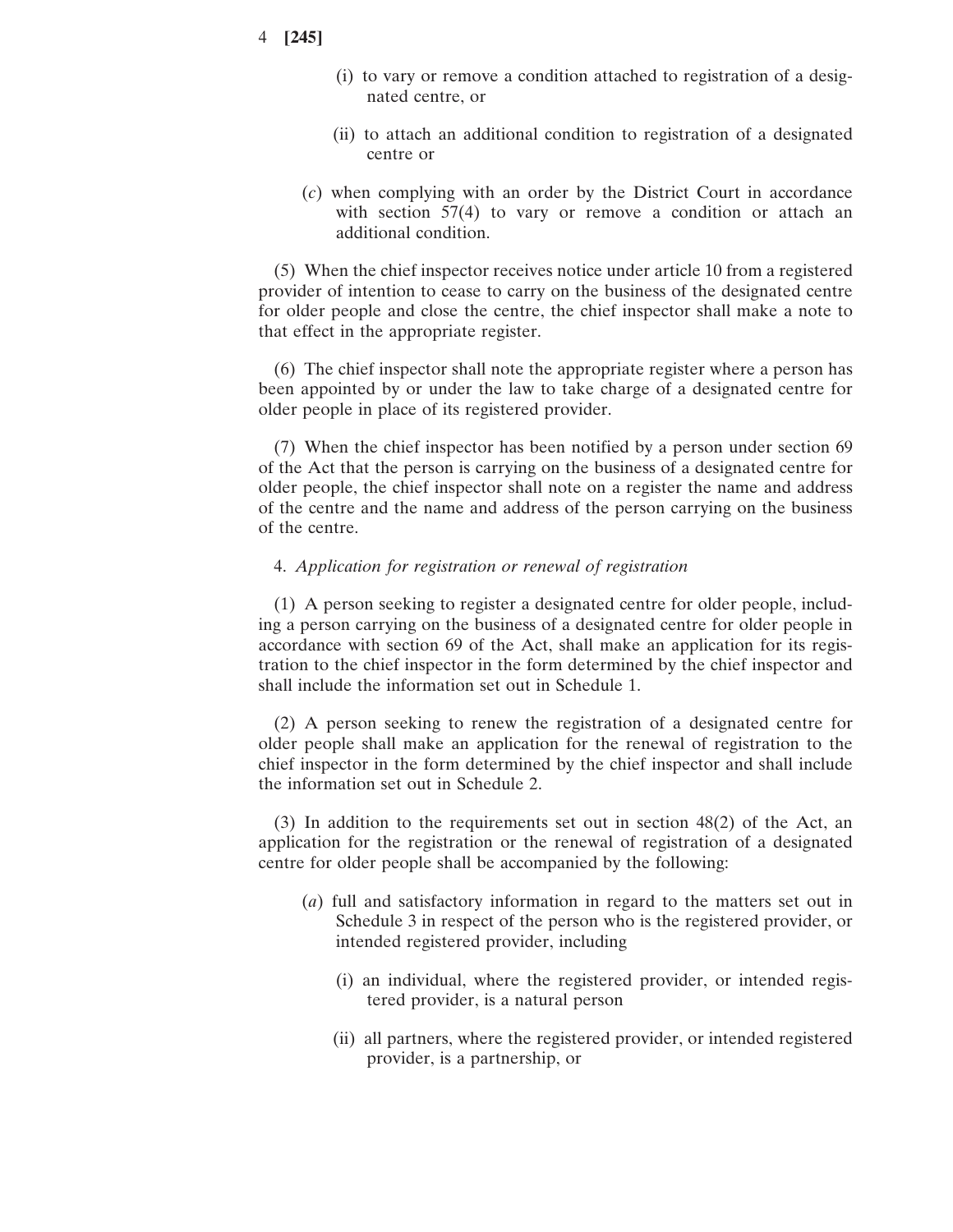- (iii) all directors, where the registered provider, or intended the registered provider, is a company
- (iv) a body established under the Health Acts 1947 to 2008 or the Health (Corporate Bodies) Act 1961 where the body is the registered provider or intended registered provider, or
- (v) all members of the committee of management or other controlling authority where the registered provider, or intended registered provider, is an unincorporated body
- (*b*) full and satisfactory information in regard to the matters set out in Schedule 3 in respect of the person in charge or to be in charge of the designated centre for older people and any other person who participates or will participate in the management of the designated centre
- (*c*) evidence that the designated centre complies with the Planning and Development Acts 2000 - 2006 and any building bye-laws that may be in force
- (*d*) written confirmation from a properly and suitably qualified person with experience in fire safety design and management that all statutory requirements relating to fire safety and building control have been complied with
- (*e*) a copy of any contracts of insurance taken out in accordance with article 26 of the Health Act 2007 (Care and Welfare of Residents in Designated Centres for Older People) Regulations 2009
- (*f*) a copy of the written guide produced for residents in accordance with article 21 of the Health Act 2007 (Care and Welfare of Residents in Designated Centres for Older People) Regulations 2009 and an example of any brochure or advertisement used or to be used for the designated centre
- (*g*) a statement of the maximum number of residents the applicant considers can be accommodated at the designated centre for older people and
- (*h*) a statement of the maximum number of residents who will be accommodated at the designated centre for older people during the period of registration.

(4) The fee to accompany an application for the registration or the renewal of registration of a designated centre for older people under section 48 of the Act is  $\epsilon$ 500.

(5) In accordance with section  $48(2)(c)$  of the Act, an application under this article is not complete unless accompanied by the prescribed fee.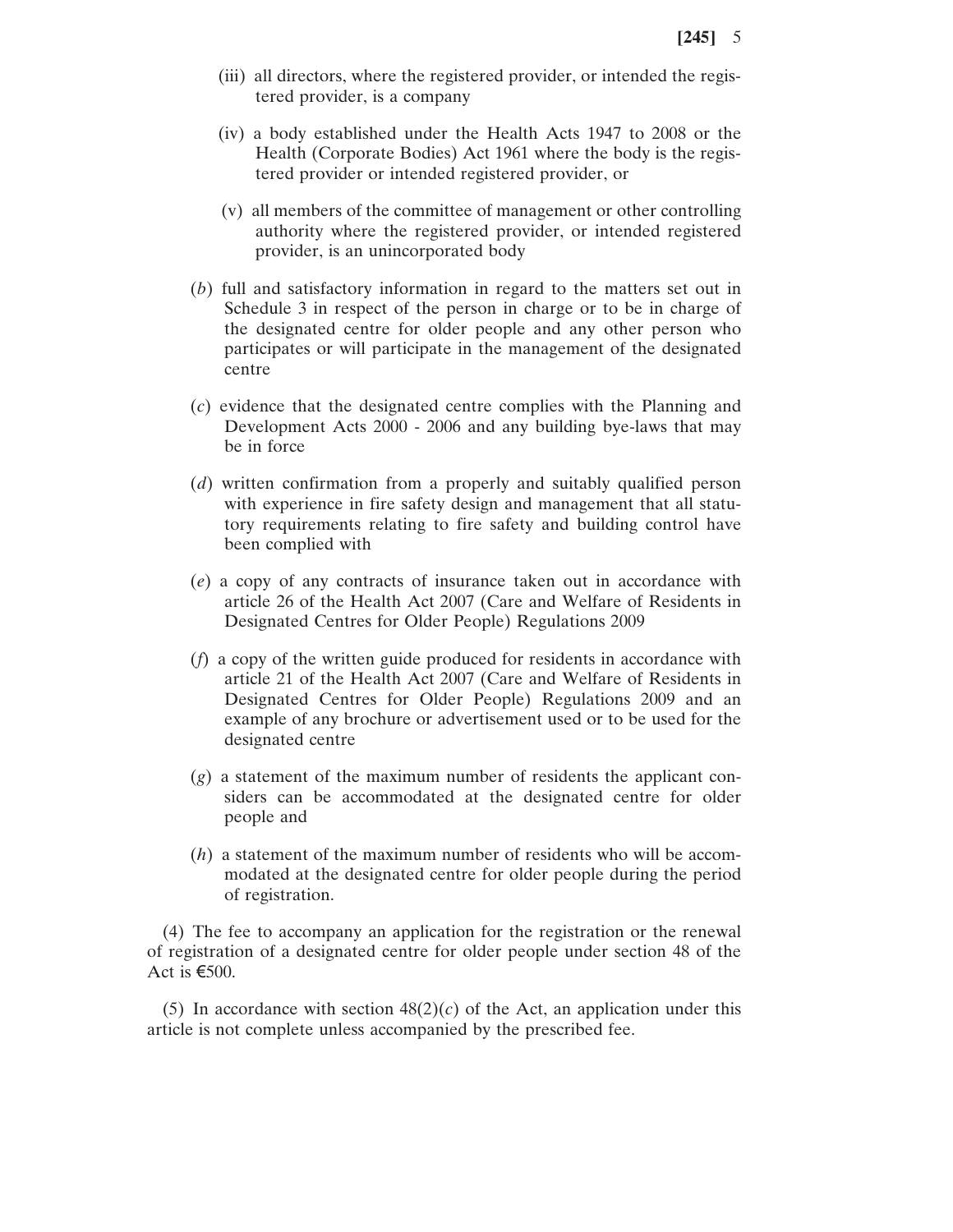5. *Issuing of certificates and contents of certificates of registration*

(1) In addition to the requirements set out in section 50(3) of the Act, the chief inspector shall note on a certificate issued in accordance with that section:

- (*a*) the name, address and telephone number of the designated centre for older people
- (*b*) the name, principal address and principal telephone number of the registered provider
- (*c*) the name and telephone number of the person in charge of the designated centre for older people
- (*d*) the name and position of each other person participating in the management of the designated centre for older people
- (*e*) the maximum numbers of residents who can be accommodated at the designated centre for older people
- (*f*) the maximum number of residents who will be accommodated at the designated centre for older people in accordance with the information provided by the applicant under article 4(3)(*h*)
- (*g*) the date of registration and the expiry date and
- (*h*) the registration number assigned to the designated centre for older people by the chief inspector.

(2) The chief inspector shall amend a certificate and issue the amended certificate to the registered provider as soon as practicable after

- (*a*) receiving confirmation under article 6 of any change to information supplied for registration purposes where the change is acceptable to the chief inspector
- (*b*) the taking effect in accordance with section 55(3) of the Act of a decision notified to the registered provider under section 55(1) of the Act
	- (i) to vary or remove a condition attached to registration of a designated centre or
	- (ii) to attach an additional condition to registration of a designated centre, or
- (*c*) complying with an order by the District Court in accordance with section 57(4) to vary or remove a condition or attach an additional condition.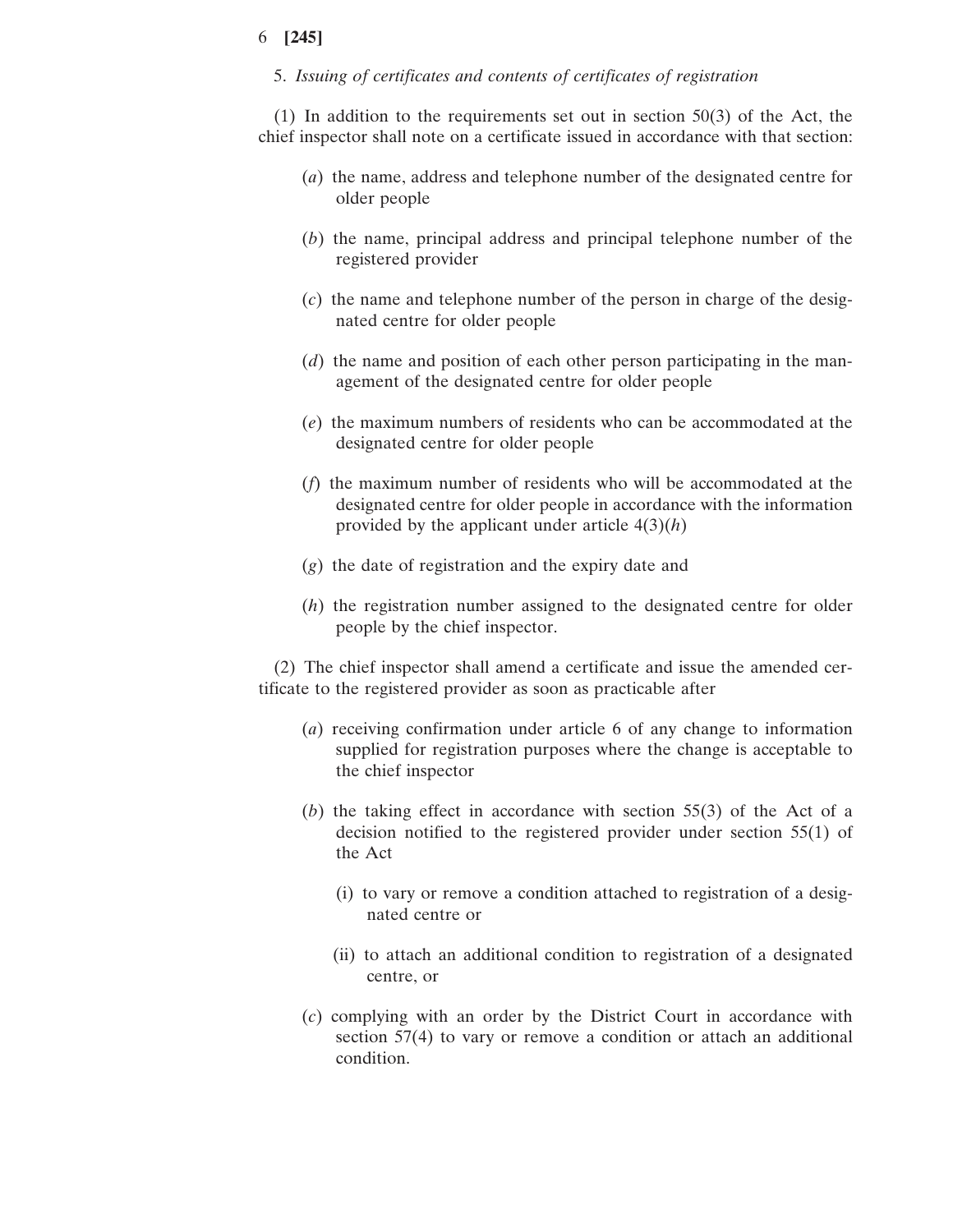(3) Where a certificate of registration has been amended by the chief inspector, the registered provider shall return the previous certificate on receipt of the amended certificate.

(4) Where registration of a designated centre is cancelled by the chief inspector, the person whose name had been entered on the certificate as the registered provider in accordance with article 5(1) shall ensure that the certificate is returned to the chief inspector by registered post or by recorded delivery on the day on which the cancellation takes effect.

6. *Changes to information supplied for registration purposes*

- (1) The registered provider shall as soon as practicable
	- (*a*) give notice in writing to the chief inspector of any intended change in the identity of the person in charge of a designated centre for older people and
	- (*b*) supply full and satisfactory information in regard to the matters set out in Schedule 3 in respect of the new person proposed to be in charge of the designated centre.
- (2) Notwithstanding subarticle (1), the registered provider shall in any event
	- (*a*) notify the chief inspector in writing, within 10 days of this occurring, where the person in charge of a designated centre for older people has ceased to be in charge and
	- (*b*) supply full and satisfactory information, within 10 days of the appointment of a new person in charge of the designated centre, in regard to the matters set out in Schedule 3.

(3) The registered provider shall notify the chief inspector in writing of any change in the identity of any person participating in the management of a designated centre (other than the person in charge of the centre) within 28 days of the change and supply full and satisfactory information in regard to the matters set out in Schedule 3 in respect of any new person participating in the management of the designated centre.

(4) The registered provider shall give not less than 8 weeks notice in writing to the chief inspector if any of the following is proposed to take place

- (*a*) where the registered provider is a body corporate (whether a natural person, a company or other corporate body), there will be any change to
	- (i) the ownership of the body
	- (ii) the identity of its director, manager, secretary, chief executive or any similar officer of the body or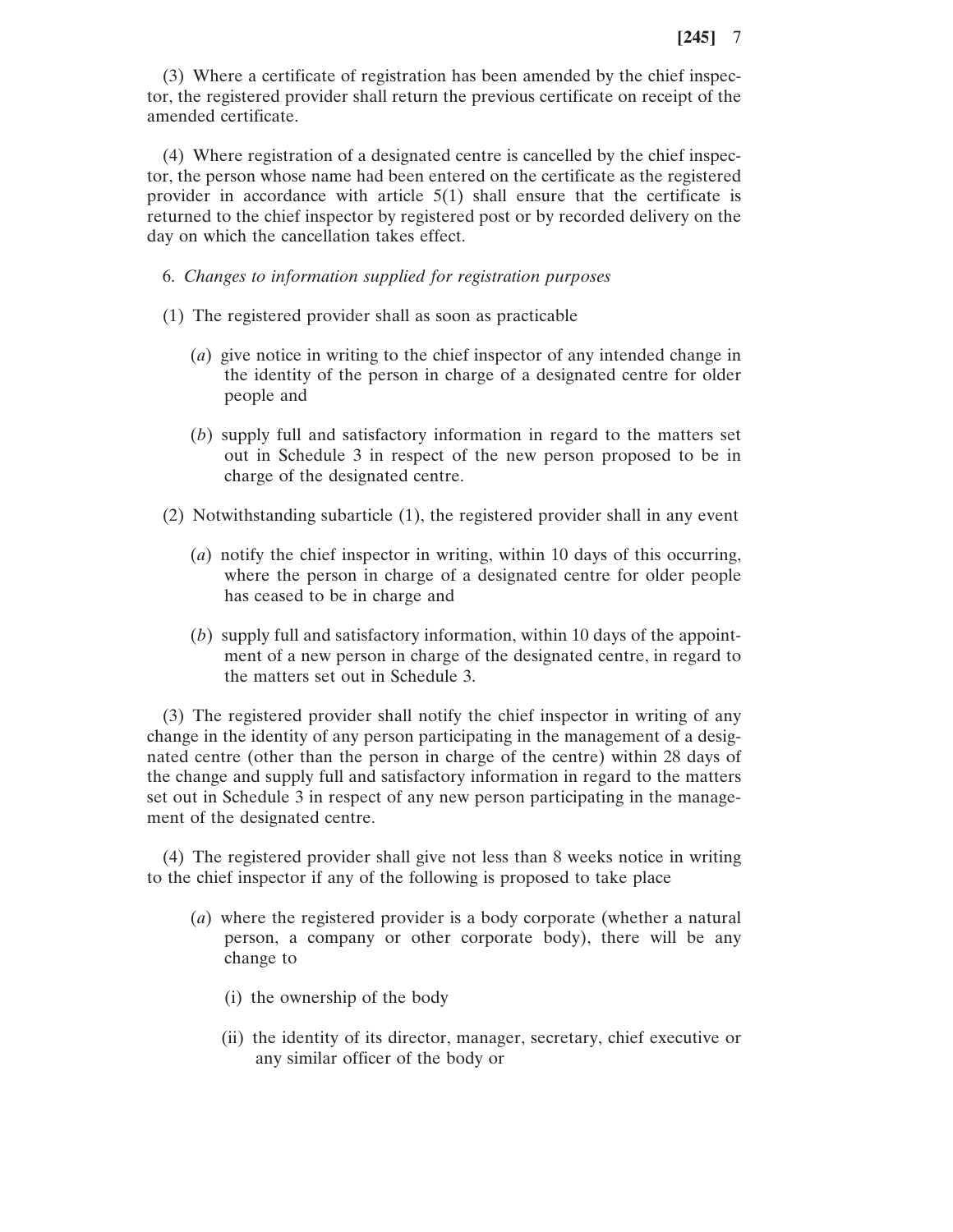- (iii) the name or address of the body
- (*b*) where the registered provider is a partnership, there will be any change in the membership of the partnership
- (*c*) where the registered provider is an unincorporated body, there will be any change to the committee of management or other controlling authority of the body,

and shall supply full and satisfactory information in regard to the matters set out in Schedule 3 in respect of any new person proposed to be registered as a person carrying on the business of the designated centre for older people under (*a*), (*b*) or (*c*).

(5) The chief inspector may accept a later notification of any of the matters referred to in this article where the chief inspector is of the opinion that it would be appropriate to do so.

7. *Applications by registered providers for the variation or removal of conditions of registration*

(1) A registered provider who wishes to apply under section 52 of the Act for the variation or removal of any condition of registration attached by the chief inspector under section 50 of the Act must make an application in the form determined by the chief inspector.

- (2) An application under section 52 of the Act must specify the following:
	- (*a*) the condition to which the application refers and whether the application is for the variation or the removal of the condition
	- (*b*) where the application is for the variation of a condition, the variation sought and the reason or reasons for the proposed variation
	- (*c*) where the application is for the removal of a condition, the reason or reasons for the proposed removal
	- (*d*) changes proposed in relation to the designated centre as a consequence of the variation or removal of a condition including
		- (i) structural changes to the premises that are used as a designated centre
		- (ii) additional staff, facilities or equipment and
		- (iii) changes to the management of the centre

that the registered provider believes are required to carry the proposed changes into effect.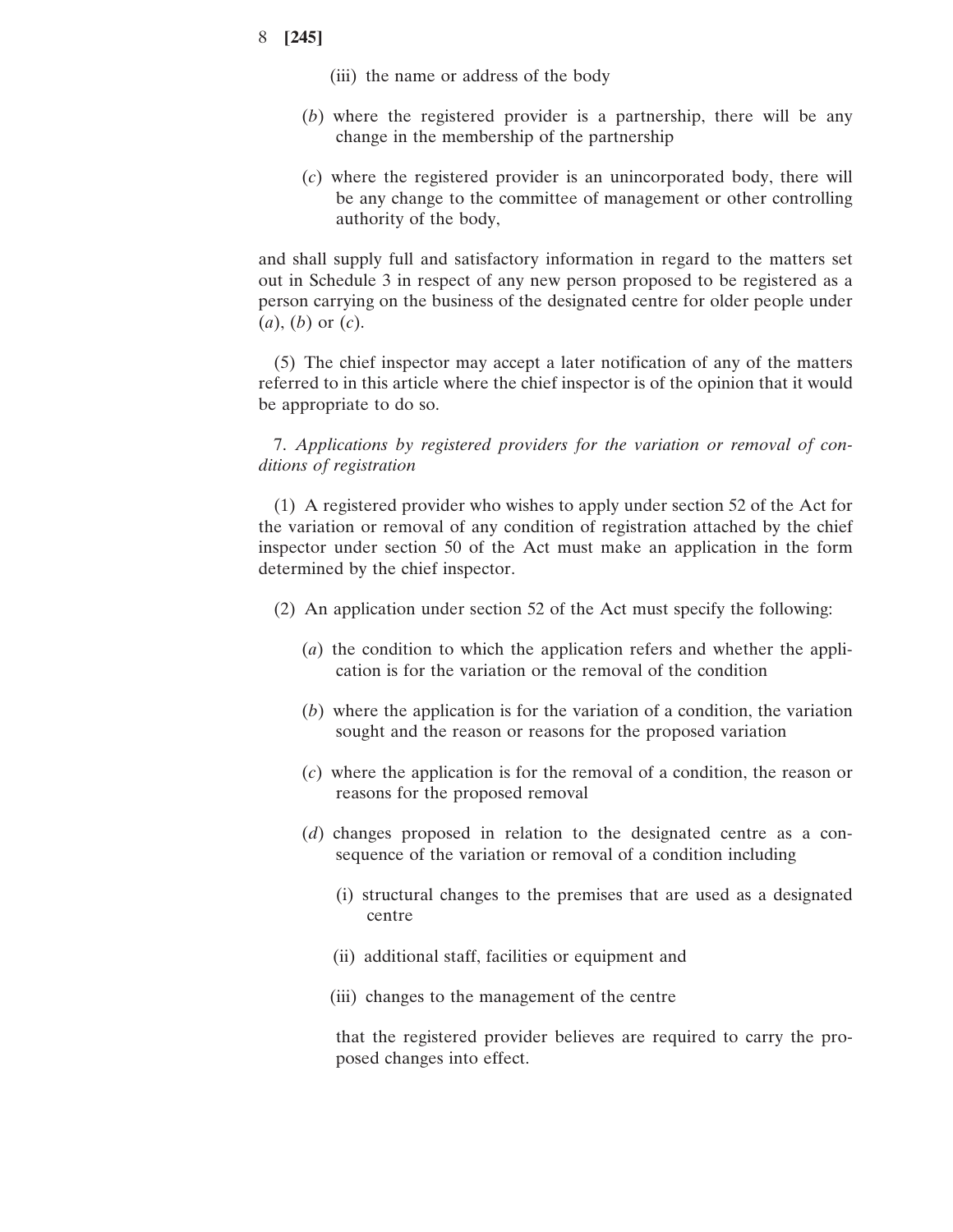(3) A registered provider must provide the chief inspector with any additional information the chief inspector reasonably requires in considering the application.

(4) A registered provider who wishes to apply for the variation or removal of more than one condition of registration of a designated centre shall make a separate application for the variation or removal of each of the conditions.

(5) The fee to accompany an application in accordance with section 52(3) of the Act for the variation of a condition of registration is

(*a*)  $\epsilon$ 100 for the minor variation of a condition of registration and

(b)  $\epsilon$ 500 for the major variation of a condition of registration

and the chief inspector shall determine which of the amounts is payable in a particular case.

(6) The fee to accompany an application for the removal of a condition of registration in accordance with section 52(3) of the Act is  $\epsilon$ 100.

(7) The registered provider shall establish from the chief inspector the fee to accompany an application for the variation of a condition of registration under Article 7(5) before making the application.

(8) An application under this article is not properly made unless accompanied by the prescribed fee.

(9) Fees prescribed under this article are payable to the Authority.

8. *Annual fee payable by a registered provider of a designated centre for older people*

(1) The annual fee payable by a registered provider is  $\epsilon$ 190 in respect of each resident who will be accommodated in the designated centre for older people in accordance with the statement entered in the register under article 3(2)(*a*).

(2) Subject to subarticle (3), the annual fee is payable by a registered provider in three equal instalments on 1 January, 1 May and 1 September each year in respect of each four month period immediately following those dates and each instalment is payable not later than the last day of the calendar month in which the instalment falls due.

(3) The first instalment of the annual fee is payable by a registered provider with effect from the date referred to in subarticle (2) which first falls after the date of registration and is payable not later than the last day of the calendar month in which payment falls due.

9. *Annual fee payable by a person carrying on the business of a designated centre for older people in accordance with section 69 of the Act*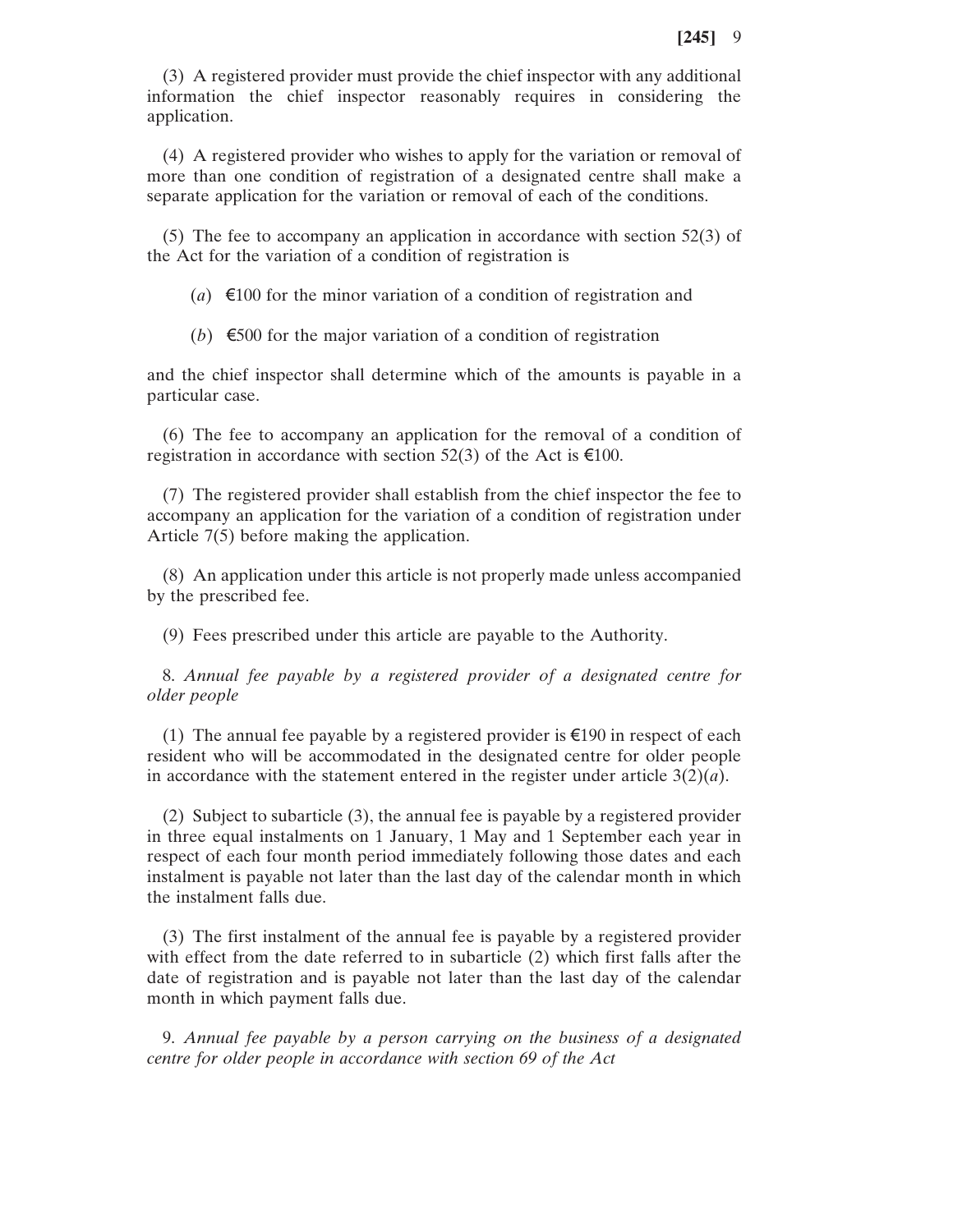(1) Subject to subarticle (4), the annual fee payable by a person carrying on the business of a designated centre for older people and providing residential services in accordance with section 69 of the Act is  $\epsilon$ 190 in respect of each resident accommodated at the designated centre on 1 July 2009 and thereafter the annual fee is  $\epsilon$ 190 in respect of each resident accommodated at the centre on the anniversary of that date, until the date of registration.

(2) The annual fee payable by a person carrying on the business of a designated centre for older people and providing residential services in accordance with section 69 of the Act is payable in three equal instalments on 1 January, 1 May and 1 September each year in respect of each four month period immediately following those dates and each instalment is payable not later than the last day of the calendar month in which payment falls due.

(3) The annual fee payable by a person carrying on the business of a designated centre for older people and providing residential services in accordance with section 69 of the Act in respect of the period 1 July 2009 to 31 December 2009 is payable on a pro rata basis and shall be paid not later than 30 September 2009.

(4) The provisions of this article apply until such time as the chief inspector grants an application for registration under section 50 of the Act and the provisions of article 8 apply thereafter.

10. *Notice to be given by a registered provider of a designated centre of intention to cease to carry on its business and close the designated centre*

(1) A registered provider of a designated centre for older people shall provide the chief inspector with not less than 6 months notice of intention to cease to carry on the business of the designated centre and close the centre.

#### 11. *Payment of Fees*

(1) Fees payable in accordance with these Regulations shall be sent in the manner determined by the Authority.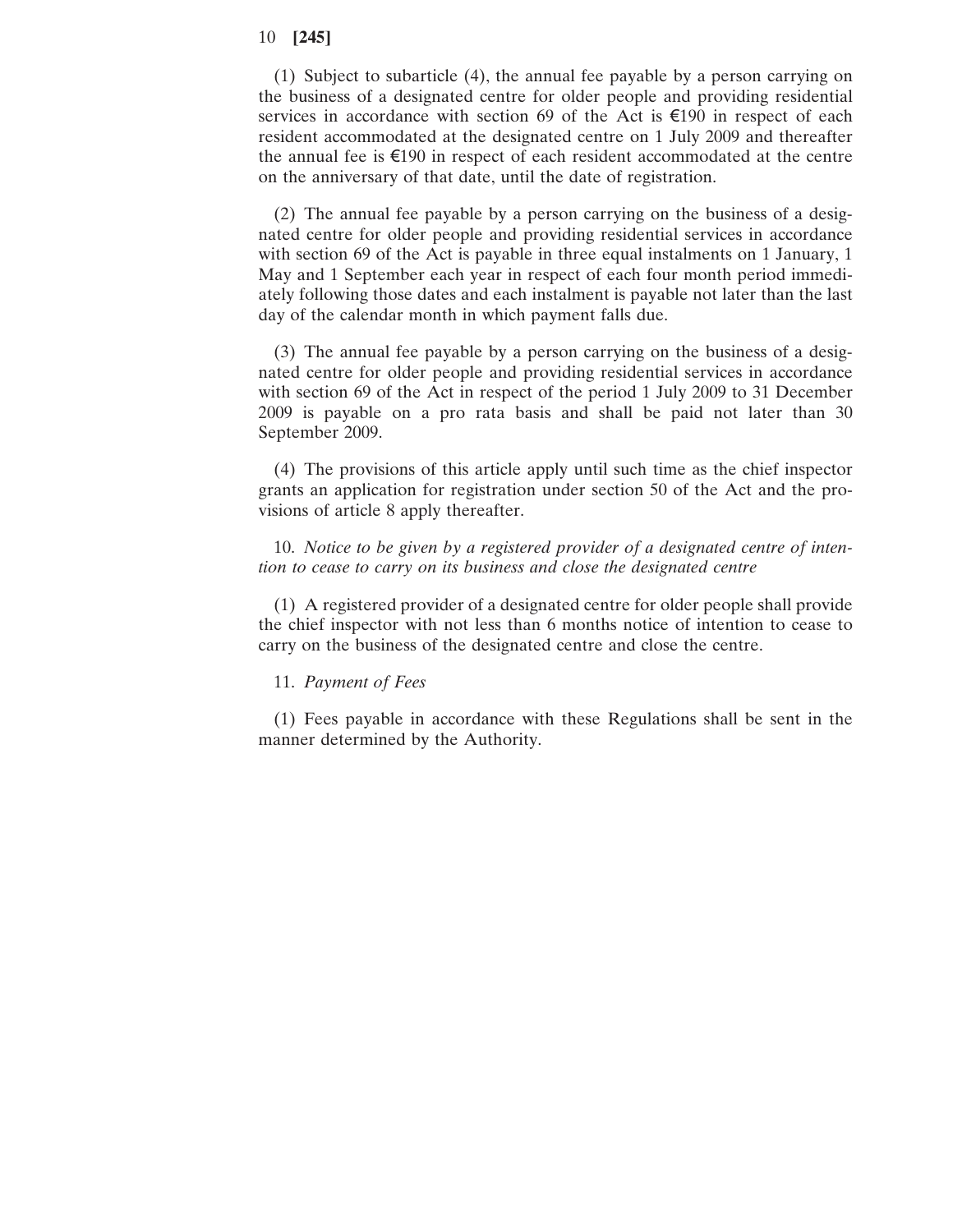#### SCHEDULE 1

# INFORMATION TO BE SUBMITTED WHEN APPLYING FOR THE REGISTRATION OF A DESIGNATED CENTRE

## Information required

- 1. Applicant details
	- a. If the applicant is a natural person
		- i. Name of applicant.
		- ii. Address of applicant.
		- iii. Contact telephone number and email address of applicant
	- b. If the applicant is a partnership
		- i. Name of partnership.
		- ii. Name and address of each partner.
		- iii. Address of the principal place of business of the partnership.
		- iv. Telephone number of the principal place of business of the partnership.
		- v. Name of the partner responsible on behalf of the partnership for the application.
		- vi. Contact telephone number and email address of the partner responsible on behalf of the partnership for the application.
	- c. If the applicant is a company
		- i. Name of company.
		- ii. Name of Chairperson.
		- iii. Name of each other director.
		- iv. Name of Secretary, Chief Executive or person in similar overall management position.
		- v. Address of the principal place of business of the company.
		- vi. Telephone number of the principal place of business of the company.
		- vii. Name of the person responsible on behalf of the company for the application and his or her relationship with the company.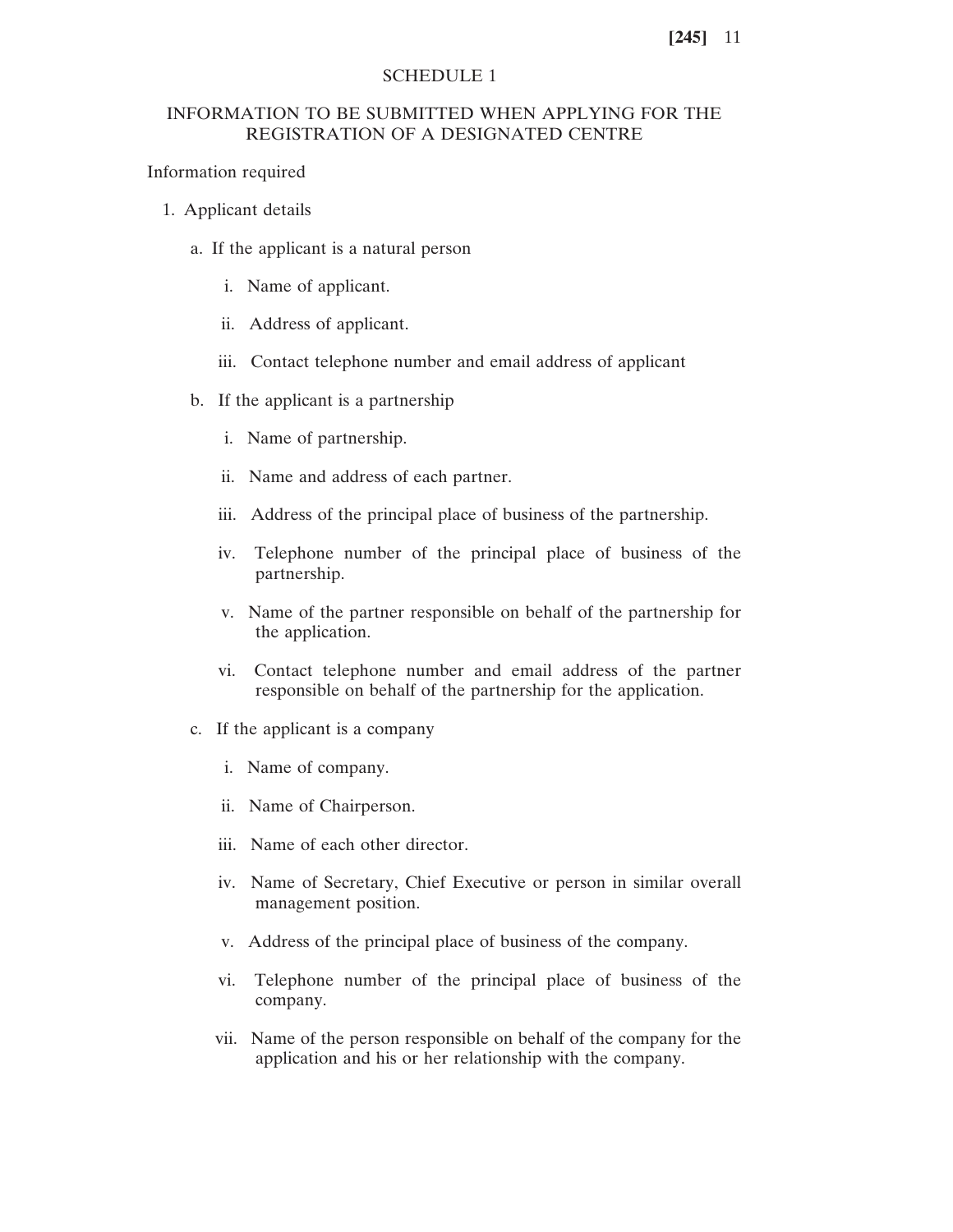- viii. Contact telephone number and email address of person responsible on behalf of the company for the application.
- d. If the applicant is a body established under the Health Acts 1947 to 2008 or the Health (Corporate Bodies) Act 1961
	- i. Name of the person responsible on behalf of the body for the application and his or her role in relation to the designated centre.
	- ii. Contact telephone number and email address of person responsible on behalf of the body for the application.
- e. If the applicant is an unincorporated body
	- i. Name of each member of the committee of management or other controlling authority of the body
	- ii. Name of the manager of the body
- 2. Designated Centre Details
	- a. Name of the designated centre
	- b. Address of the designated centre
	- c. Telephone and fax numbers of the designated centre (if available)
	- d. Proposed date of establishment
	- e. State whether the applicant is the owner or the tenant of the premises at which the business of the designated centre is or will be carried on and, if the applicant is a tenant, state the name and address of the owner of the premises
	- f. Category of designated centre
		- i. a designated centre to which paragraph  $(a)$ (iii) of the definition of "designated centre" in section 2 of the Act applies
		- ii. a designated centre to which paragraph (*b*) of the definition of "designated centre" in section 2 of the Act applies.
	- g. State whether the designated centre is currently a designated centre carried on in accordance with section 69 of the Health Act 2007.
- 3. Purpose of Designated Centre

A copy of the statement of purpose compiled in accordance with article 5 of the Health Act 2007 (Care and Welfare of Residents in Designated Centres for Older People) Regulations 2009.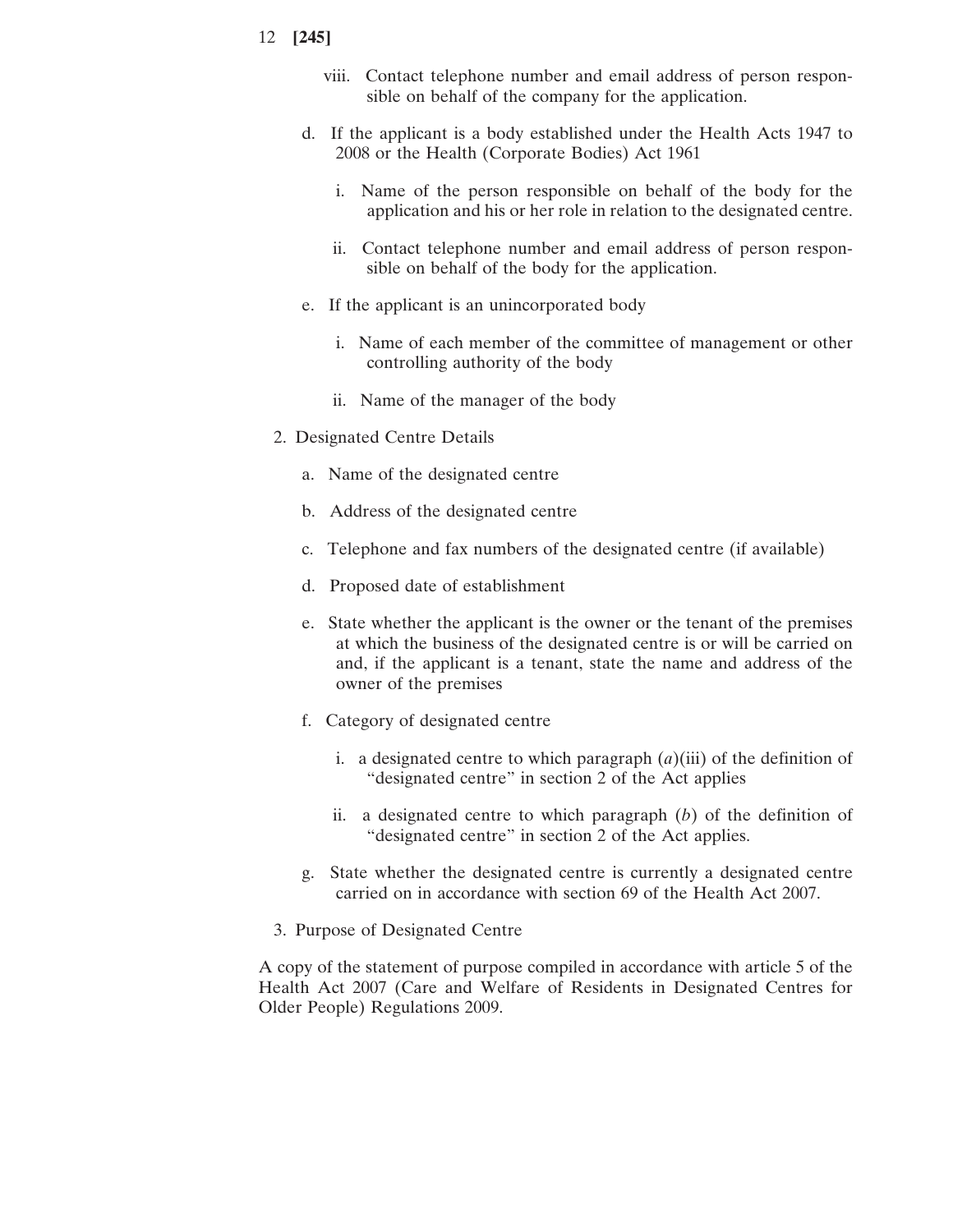- 4. Facilities and Services
	- a. Description of the premises, including accommodation and whether the premises are purpose-built or have been converted for use as a designated centre.
	- b. Statement of services to be provided at the designated centre.
	- c. Arrangements for residents to engage in social activities and leisure interests.
	- d. The maximum number of residents who, in the opinion of the applicant, can be accommodated at the designated centre.
	- e. The maximum number of residents who will be accommodated at the centre.
	- f. Summary of the complaints procedures.
- 5. Management and Staff Details
	- a. Name of the person to be in charge of the designated centre and his or her relationship with the registered provider including all partners in a partnership and all members of the managing committee of an unincorporated body.
	- b. Arrangements for the management of the designated centre when the person in charge of the centre is absent.
	- c. Where the person to be in charge of the centre is, or is proposed to be, in charge of more than one centre, the name of the person who will be responsible for the management of the centre when the person in charge is not present at the centre.
	- d. Name of each other person who will participate in the management of the designated centre.
	- e. State the number of staff, full time equivalent and the positions they will hold.
	- f. State whether the intended registered provider or any staff member will be resident at the designated centre.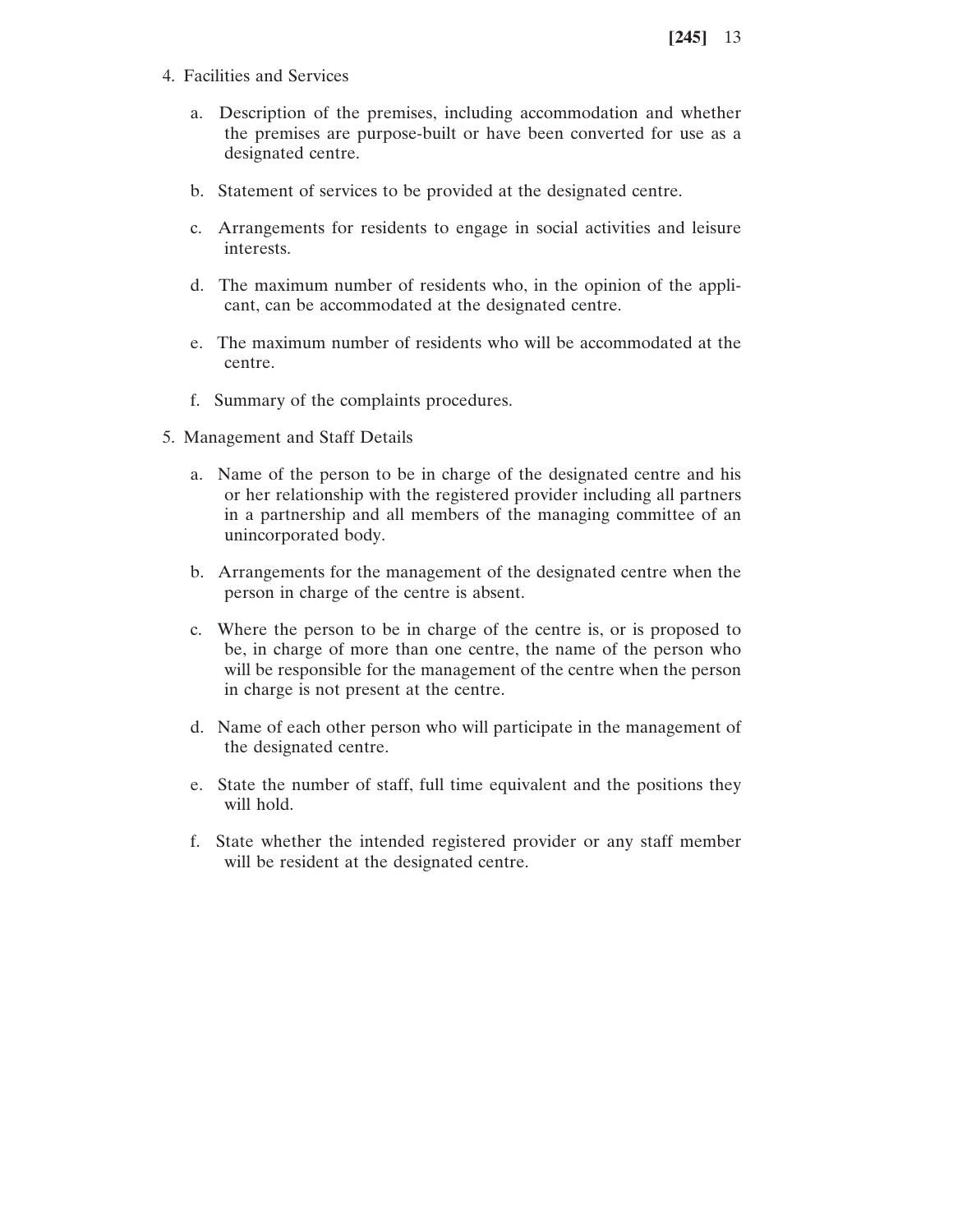## SCHEDULE 2

# INFORMATION TO BE SUBMITTED WHEN APPLYING FOR THE RENEWAL OF REGISTRATION OF A DESIGNATED CENTRE

#### Information required

- 1. Registered Provider Details
	- a. If the registered provider is a natural person
		- i. Name of Registered Provider.
		- ii. Address of Registered Provider.
		- iii. Contact telephone number and email address.
	- b. If the registered provider is a partnership
		- i. Name of partnership.
		- ii. Name and address of each partner.
		- iii. Address of the principal place of business of the partnership.
		- iv. Telephone number of the principal place of business of the partnership.
		- v. Name of the partner responsible on behalf of the partnership for the application.
		- vi. Contact telephone number and email address of the partner responsible on behalf of the partnership for the application.
	- c. If the registered provider is a company
		- i. Name of company
		- ii. Name of Chairperson.
		- iii. Name of each other director.
		- iv. Name of Secretary, Chief Executive or person in similar overall management position.
		- v. Address of the principal place of business of the company.
		- vi. Telephone number of the principal place of business of the company.
		- vii. Name of the person responsible on behalf of the company for the application and his or her relationship with the company.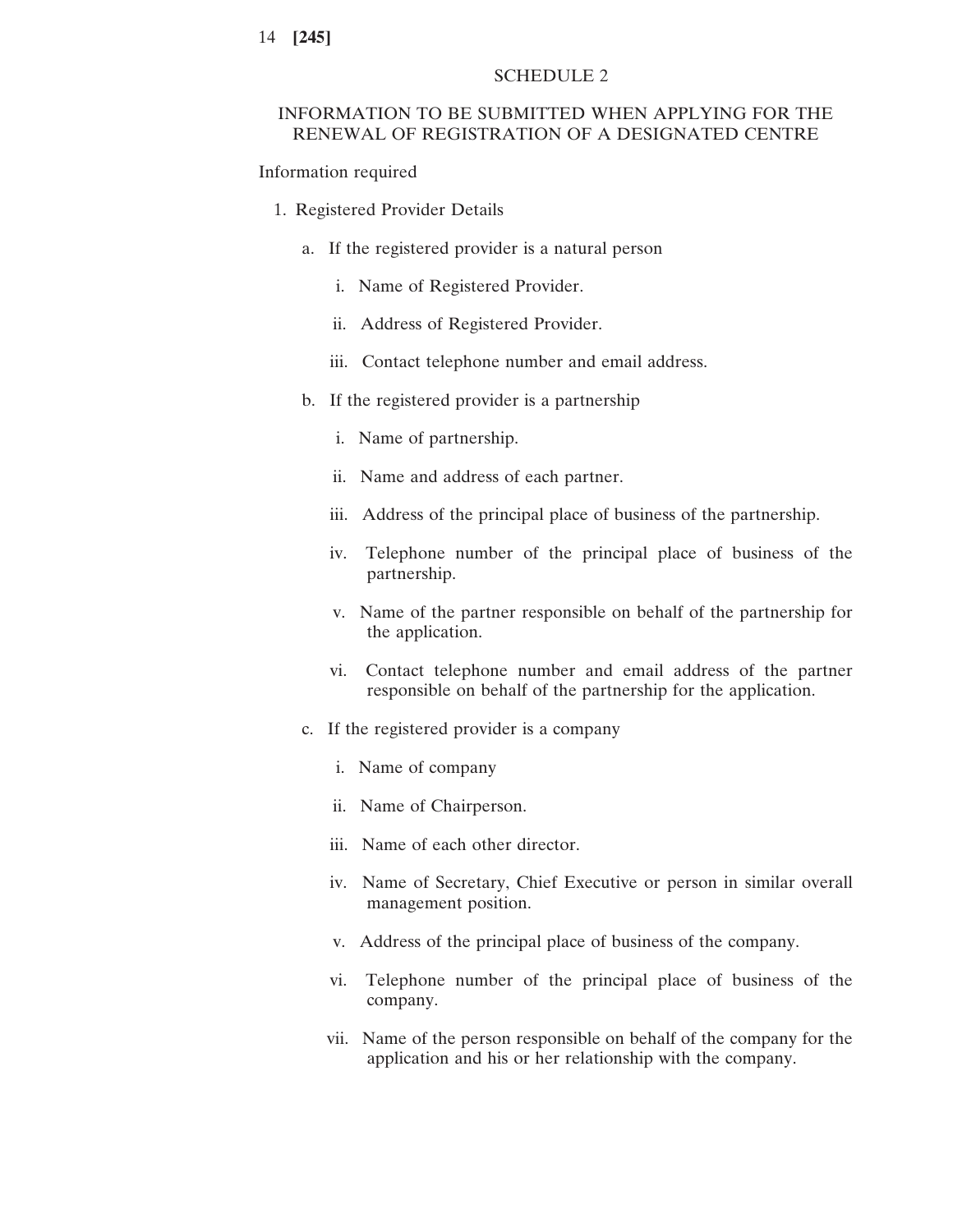- viii. Contact telephone number and email address of person responsible on behalf of the company for the application.
- d. If the registered provider is a body established under the Health Acts 1947 to 2008 or a body established under the Health (Corporate Bodies) Act 1961
	- i. Name of the person responsible on behalf of the body for the application and his or her role in relation to the designated centre.
	- ii. Contact telephone number and email address of person responsible on behalf of the body for the application.
- e. If the registered provider is an unincorporated body
	- i. Name of each member of the committee of management or other controlling authority of the body
	- ii. Name of the manager of the body
- 2. Designated Centre Details
	- a. Name of the designated centre.
	- b. Address of the designated centre.
	- c. Telephone and fax numbers of the designated centre.
	- d. Date of establishment of designated centre.
	- e. Date and expiry date of current registration.
	- f. State whether the registered provider is the owner or the tenant of the premises at which the business of the designated centre is being carried on and, if the registered provider is a tenant, state the name and address of the owner of the premises
	- g. Category of designated centre
		- i. a designated centre to which paragraph  $(a)$ (iii) of the definition of "designated centre" in section 2 of the Act applies
		- ii. a designated centre to which paragraph (*b*) of the definition of "designated centre" in section 2 of the Act applies.
- 3. Purpose of Designated Centre.

A copy of the statement of purpose compiled in accordance with article 5 of the Health Act 2007 (Care and Welfare of Residents in Designated Centres for Older People) Regulations 2009.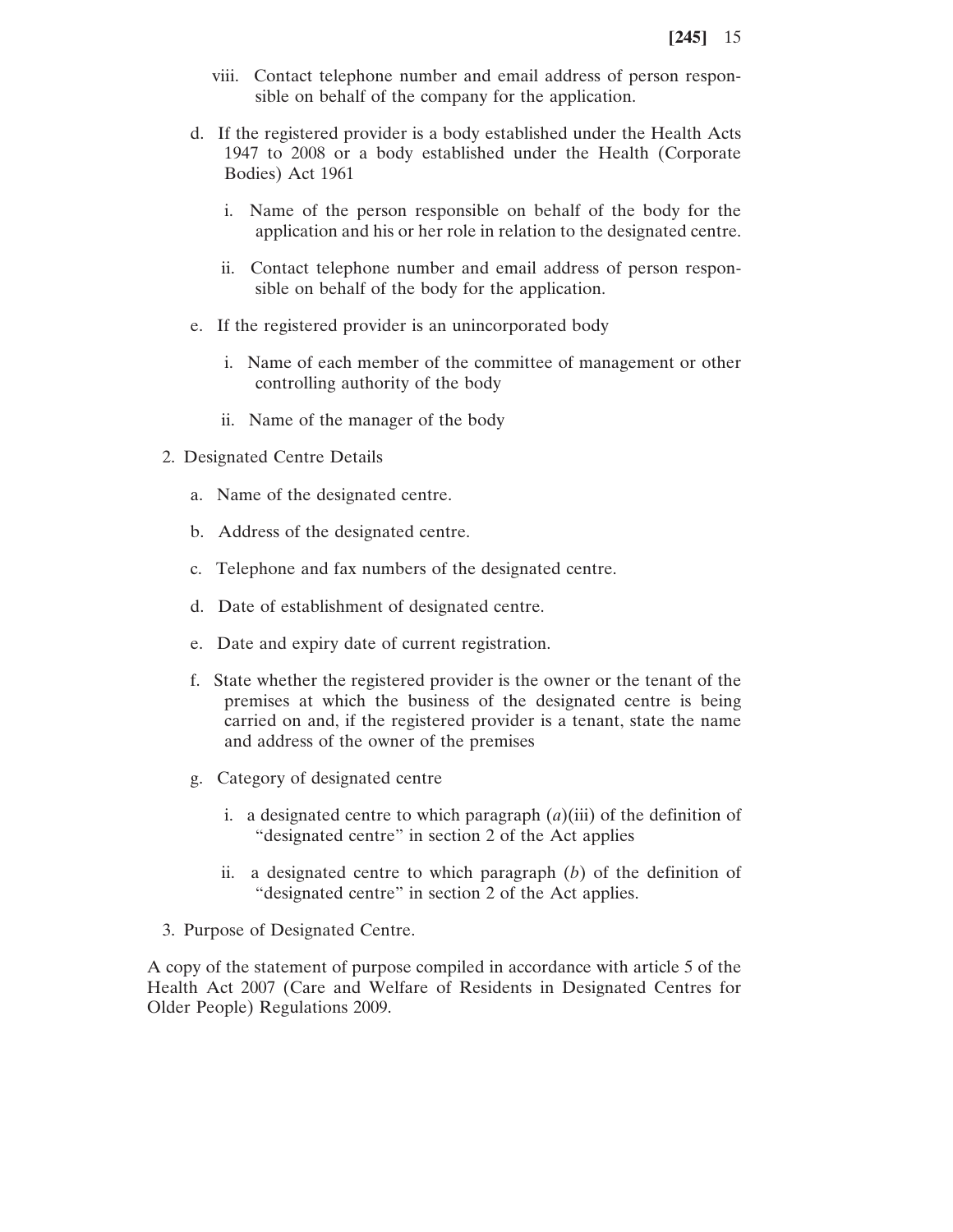- 4. Facilities and Services
	- a. Description of the premises, including accommodation, and whether the premises are purpose-built or have been converted for use as a designated centre.
	- b. Statement of services provided at the designated centre.
	- c. Arrangements for residents to engage in social activities and leisure interests.
	- d. The maximum number of residents who, in the opinion of the applicant, can be accommodated at the designated centre.
	- e. The maximum number of residents who will be accommodated at the centre.
	- f. Summary of the complaints procedures.
- 5. Management and Staff Details
	- a. Name of the person in charge of the designated centre and his or her relationship with the registered provider including all partners in a partnership and all members of a management committee of an unincorporated body.
	- b. Arrangements for the management of the designated centre when the person in charge of the centre is absent.
	- c. Where the person to be in charge of the centre is, or is proposed to be, in charge of more than one centre, the name of the person who will be responsible for the management of the centre when the person in charge is not present at the centre.
	- d. Name of each other person who is participating in the management of the designated centre.
	- e. State the number of full time equivalent staff and the positions they hold.
	- f. State whether the registered provider or any staff member is/ will be resident at the designated centre.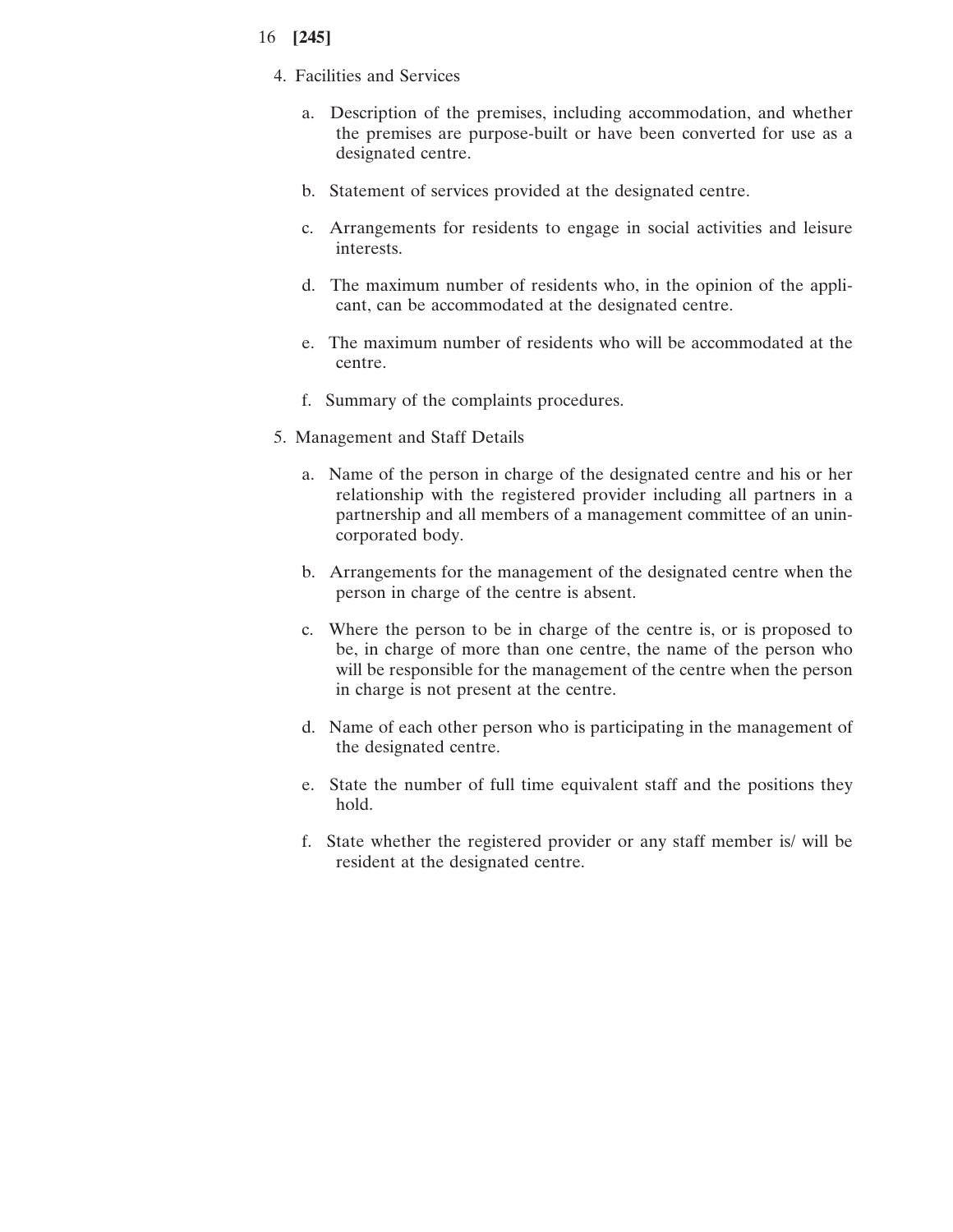## SCHEDULE 3

# INFORMATION AND DOCUMENTS TO BE PROVIDED IN RESPECT OF REGISTERED PROVIDERS AND INTENDED REGISTERED PROVIDERS OF DESIGNATED CENTRES FOR OLDER PEOPLE

Information required in respect of a registered provider or intended registered provider where the registered provider or intended registered provider is a natural person, a partnership, a company or an unincorporated body.

1. Proof of identity

2. Garda vetting report(*s*).

3. Details of any previous experience of carrying on the business of a designated centre in Ireland or similar residential services outside of Ireland.

4. Any other such information is the chief inspection reasonably requires for the purposes of section 50 of the Act.

Information required in respect of a registered provider or intended registered provider where the registered provider or intended registered provider is a body established under the Health Acts 1947 to 2008 or a body established under the Health (Corporate Bodies) Act 1961.

1. Proof of identity of the person responsible on behalf of the body for the application.

2. Details of any previous experience by the body of carrying on the business of a designated centre

3. Any other such information is the chief inspection reasonably requires for the purposes of section 50 of the Act.

Information required in respect of the person in charge or proposed to be in charge and any other persons participating in or proposed to be participating in the management of a designated centre for older people.

1. Proof of the person's identity, including a recent photograph.

2. A copy of the person's birth certificate.

3. Garda vetting report.

4. Three written references, including a reference from a person's most recent employer (if any) in a format specified by the chief inspector.

5. Details and documentary evidence of any relevant qualifications or accredited training of the person.

6. Relevant current registration status with a professional regulatory body.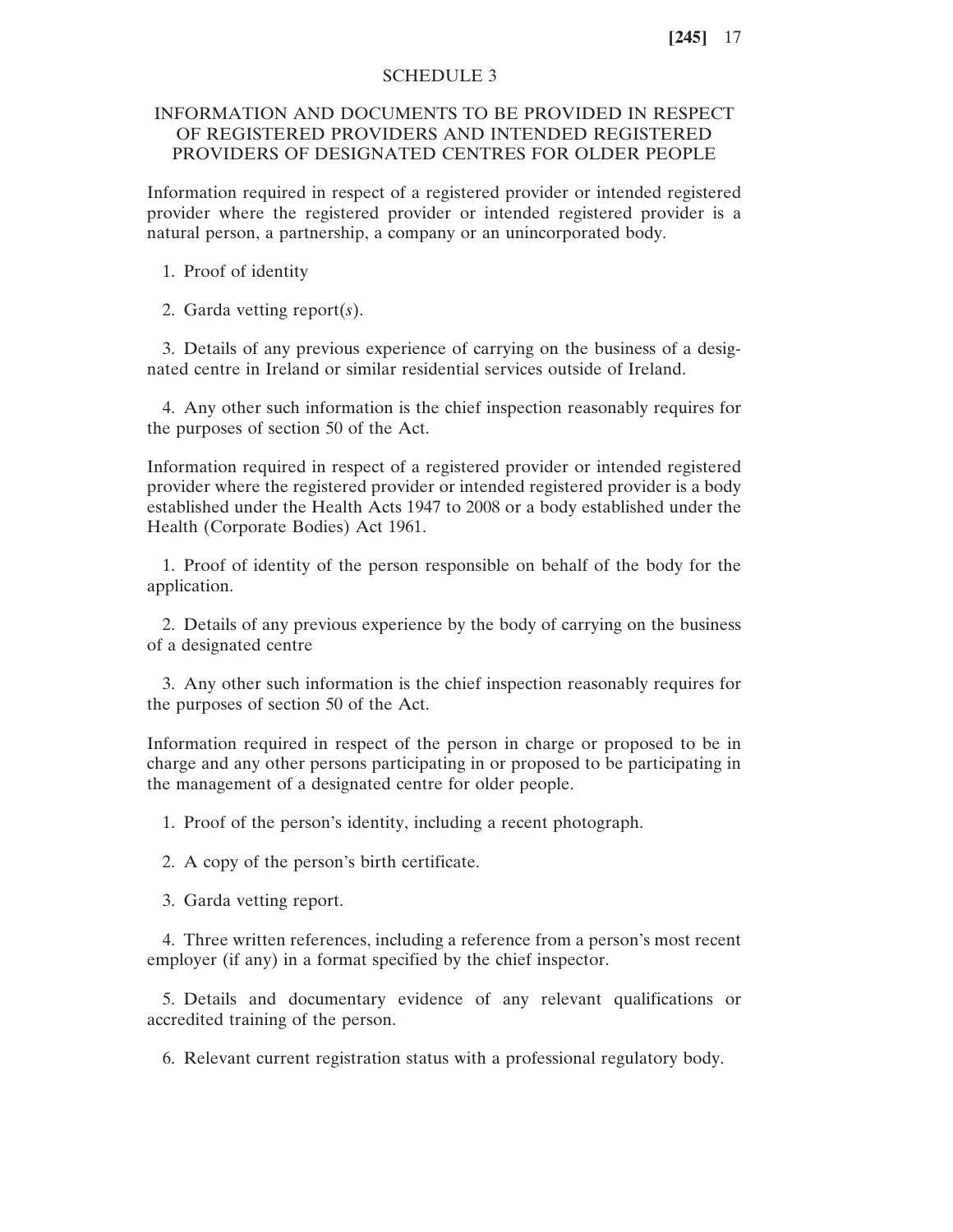7. A full employment history, together with a satisfactory history of any gaps in employment.

8. Where a person has previously worked in a position whose duties involved work with children or vulnerable adults, so far as reasonably practicable, verification of the reason why the employment or position ended.

9. Evidence that the person is physically and mentally fit for the purposes of the work that they are to perform at the designated centre or, where it is impracticable for the person to obtain such evidence, a declaration signed by the person that they are so fit.

GIVEN under my Official Seal, L.S. 30 June 2009

> MARY HARNEY. Minister for Health and Children.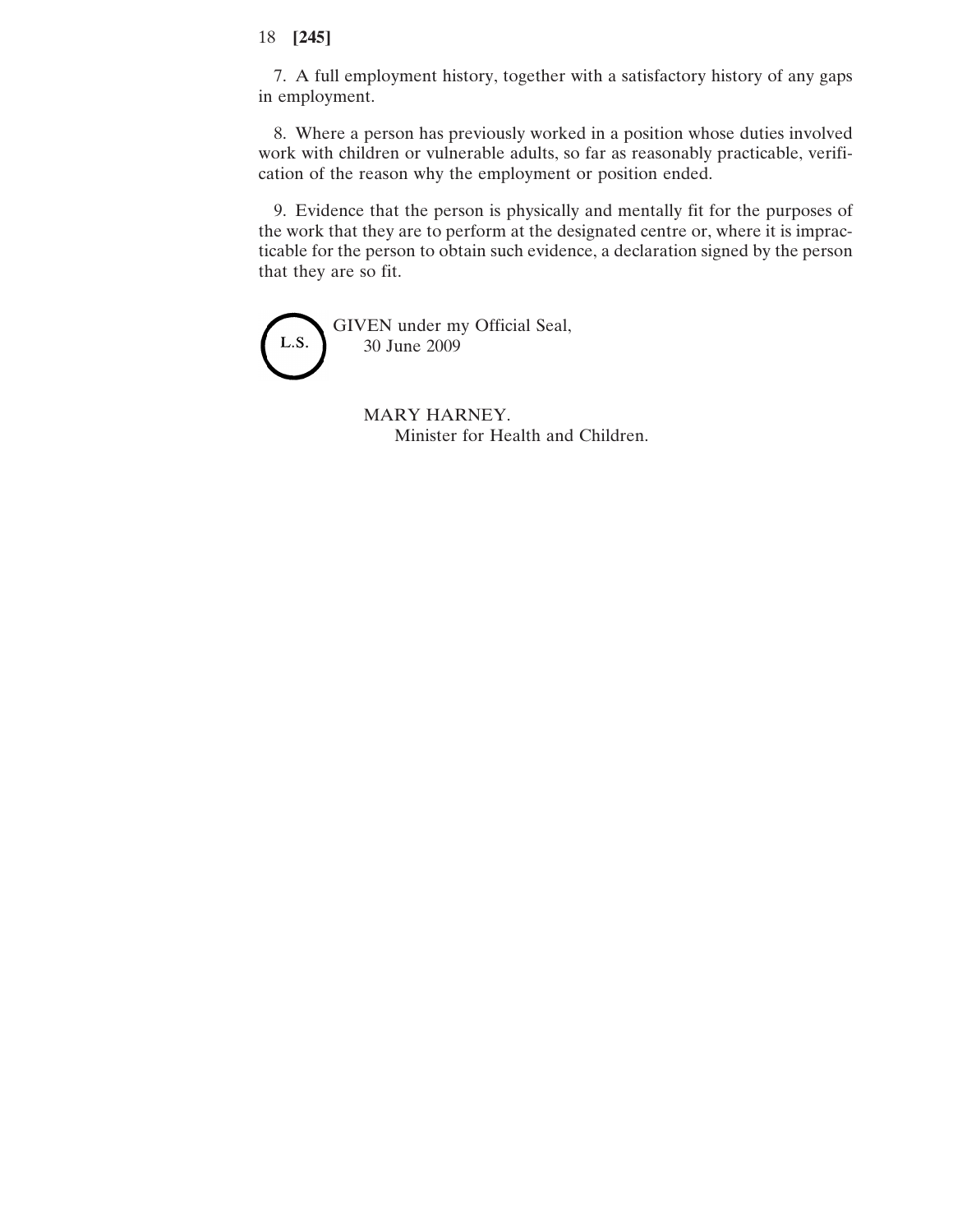# EXPLANATORY NOTE

*(This note is not part of the Instrument and does not purport to be a legal interpretation.)*

These Regulations, made under Part 13 of the Health Act 2007 (No. 23 of 2007), contain provisions for arrangements for the registration of designated centres for older people. These include provisions for the establishment and maintenance of registers of designated centres by the chief inspector of social services; applications for the registration or renewal of registration of a designated centre; the issuing of certificates of registration; changes to information supplied for registration purposes; applications for the variation or removal of conditions of registration; the payment of certain fees; and notice to be given of intention to cease to carry on the business of a designated centre.